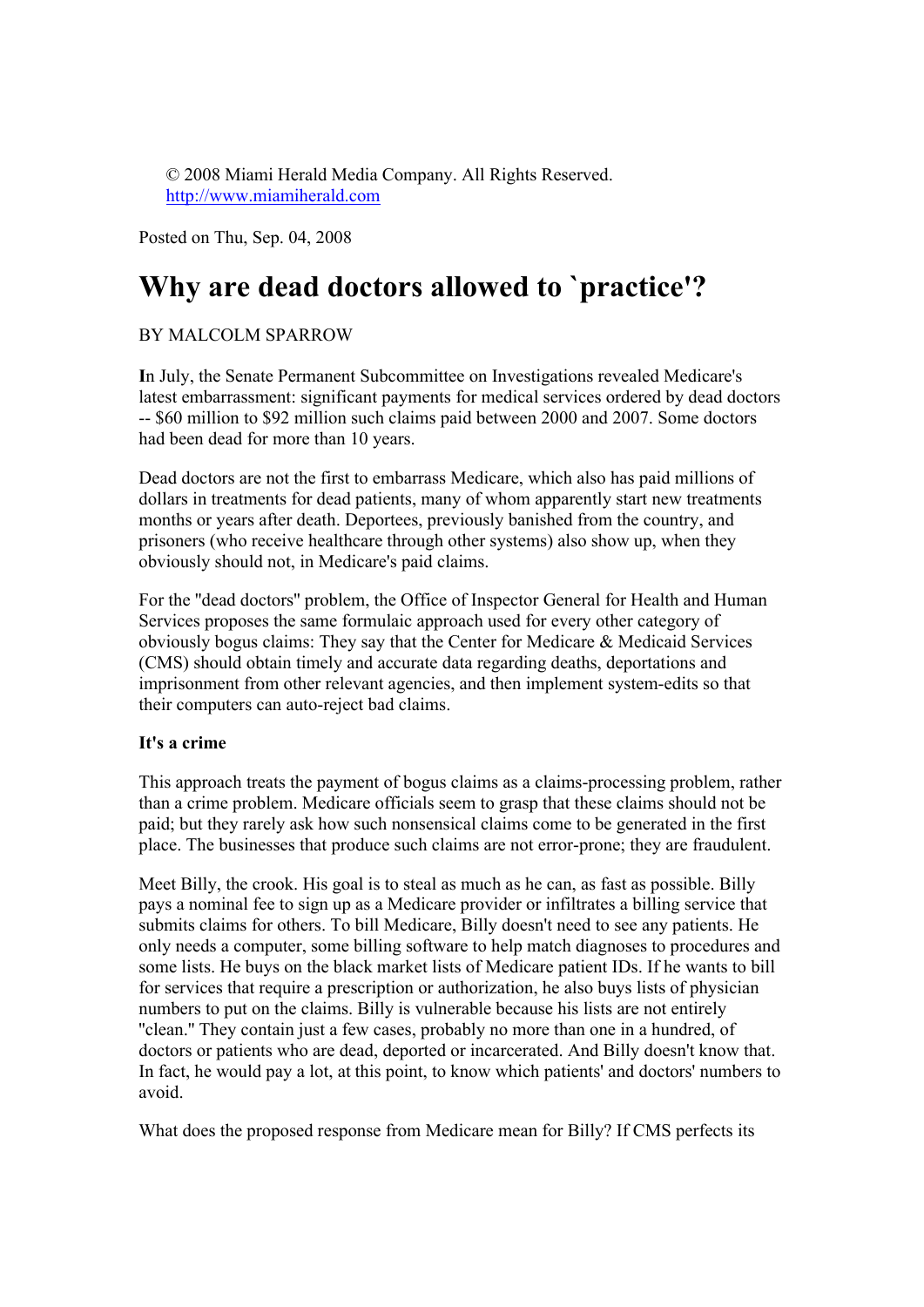prepayment edits and operates them as recommended, then Billy will receive computergenerated auto-rejection notices for the small fraction of his claims that are obviously implausible: ``Medicare rejected this claim because, according to government records, this patient died prior to the date of service.''

The other 99 percent of Billy's claims, not involving detectable aberrances, will all be paid. From Billy's viewpoint, life is good. Medicare helps him ''scrub'' his lists, making his fake billing scam less detectable over time; and pays all his other claims without becoming the least bit suspicious. The OIG recommends, too, that CMS ''educate providers'' about the importance of using valid physician numbers. Billy will be a diligent student.

Rather than processing errors to be corrected these claims represent detection opportunities for massive fake billing scams. How large might these scams be? That depends how many doctors on the average list of Medicare providers are, in fact, dead. If that number is only 1 percent, then the billing scams are probably 100 times the size of the ''dead doctor'' claims the scams will generate.

The anomalies, now troubling Congress, amount to millions, but represent the tip of scams that cost Medicare billions. Whenever a provider submits claims for treatment of, or by, the dead, there is almost no chance that their other claims -- submitted in the names of the living -- are any better.

#### **Attack the root**

It is time for Medicare to wake up to the true nature of these threats, and the true nature of the fraud control task. For obviously implausible claims, auto-rejection is a feeble response. How about surveillance leading to arrests; or dawn raids? Seize the computers and the records; do whatever it takes to expose the business practices that produce such fictions. Those responsible for the integrity of Medicare need to understand one fundamental truth of the fraud control business: Fraud works best when claims processing works perfectly. It is time to shift the focus from process-improvement to crime-control.

Malcolm K. Sparrow is professor of public management at the John F. Kennedy School of Government, Harvard University.

© 2008 Miami Herald Media Company. All Rights Reserved. http://www.miamiherald.com